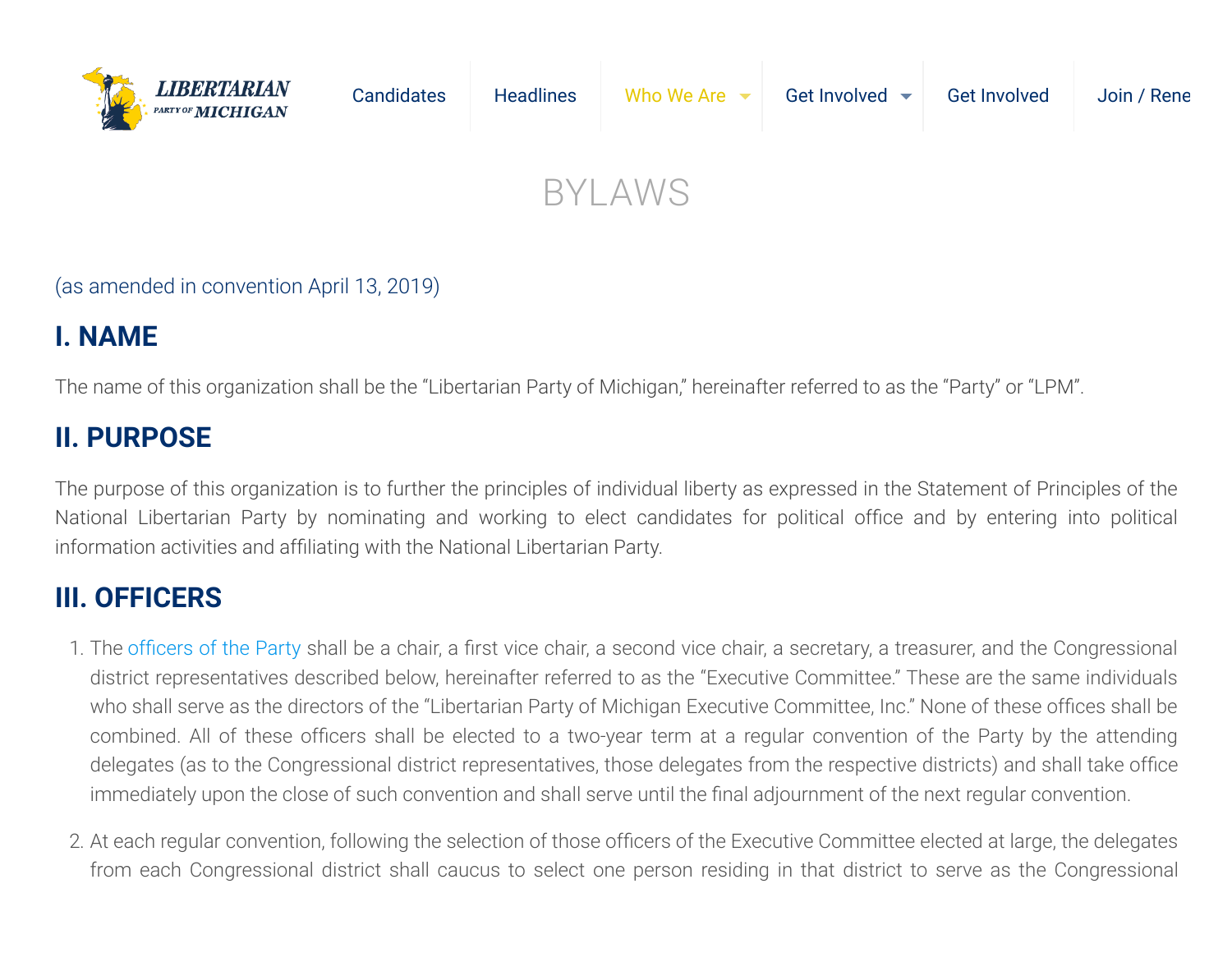district representative for that district.

- 3. The Executive Committee shall comprise the state central committee of the Party within the meaning of state law, notwithstanding any contrary provision of state law calling for a larger state central committee, different officers, or a different procedure for selection of officers or members of the Executive Committee.
- 4. The chair shall preside at all meetings of the Executive Committee and at all conventions. The chair shall be the chief executive officer of the Party. In the absence of directives from the Executive Committee, the chair shall have the authority to speak for, and to generally manage the affairs of, the Party. Said authority includes the appointment of a Newsletter Director to ensure the timely publication of the "Michigan Libertarian." For purposes of Party representation at all National Libertarian Party conventions, the chair shall be a Michigan delegate and shall serve as head of the Michigan delegation.
- 5. The first vice chair shall act as assistant to the chair and shall perform the duties of the chair in his or her absence. The first vice chair shall also act as "affiliates director" helping affiliates organize, forming new affiliates, helping student groups organize and forming new student groups. The first vice chair shall also be responsible for organizing seminars to make certain that affiliate officers have the information necessary to work effectively with the LPM.
- 6. The second vice chair shall act as assistant to the chair, and in the absence of the chair and first vice chair, shall perform the duties of the chair. The second vice chair shall also act as "political director", recruiting candidates for public office and helping them organize their campaigns. The second vice chair shall also be responsible for organizing seminars to make certain that candidates have the information necessary to qualify and run effectively for public office.
- 7. The secretary shall be the recording officer of the Party, and be responsible for ensuring that member-accessible archives are preserved. Excepting the Party newsletter or press releases, the secretary shall be responsible for all regular communications within the Party and between the Party and outside individuals, groups, and organizations.
- 8. The treasurer shall receive, expend, and account for the funds of the Party under the supervision and direction of the Executive Committee.
- 9. The members of the Executive Committee shall meet in such times and places as they shall determine and shall govern all the affairs of the Party.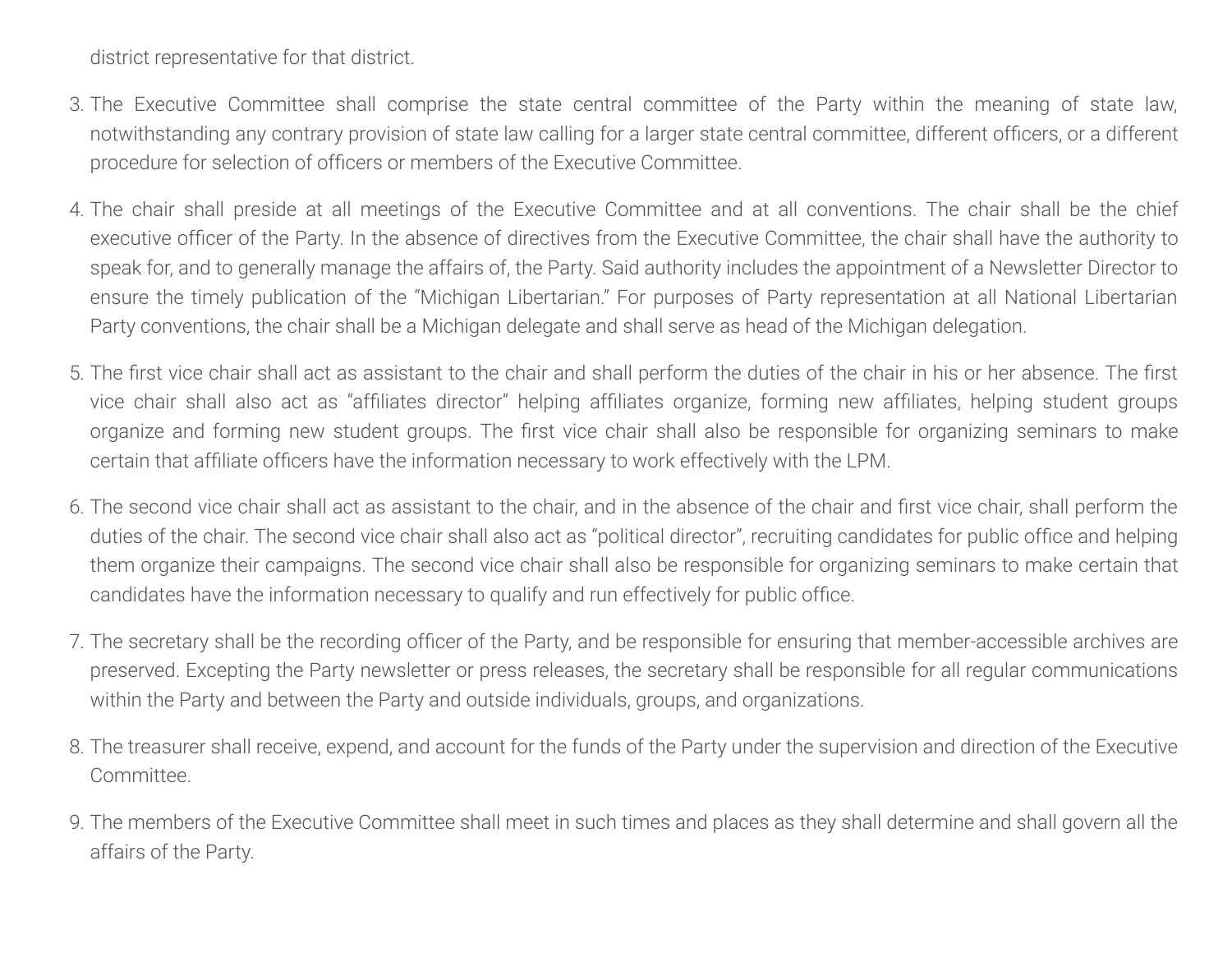- 10. A member of the Executive Committee who misses three consecutive meetings of the Executive Committee or fails to perform his or her fiduciary duties may be removed from the Executive Committee and replaced by a two-thirds vote at a regular meeting of the Executive Committee or a majority vote at convention following a motion for a vote of no confidence. All Executive Committee members must be notified of the intent to remove at least 14 days prior to the meeting. If the chair is so removed, the first vice chair shall assume the chair and a new first vice chair elected. If a Congressional district representative resigns or is so removed, then the Executive Committee must replace him or her with a person residing in the same Congressional district, who shall serve until the next state convention, at which time the caucus for that Congressional district shall select a replacement for the balance of his or her term.
- 11. All officers of the Party must be current members of the Party. An officer whose membership lapses must renew at the next meeting after written notice or be removed at that meeting.
- 12. There shall be a standing legislative committee to monitor, report on, and advocate for legislation on behalf of the Libertarian Party.
- 13. All officers of the Party shall be elected and serve without regard to biological sex, gender, race, ethnicity, creed, age, religion, sexual orientation, national origin, ancestry, marital status, physical appearance, or economic status.
- 14. Members of a standing or special committee (except for the Judicial Committee) may be appointed by the Executive Committee, by a committee chair, or by the LPM Chair. [All appointments must be approved by the Executive Committee. Appointments shall be made only at a meeting of the Executive Committee. Only voting members of the LPM shall be eligible for appointment as members of a standing committee. The Executive Committee may fix a maximum size to any committee (except for the Judicial Committee).

## **IV. LOCAL PARTY ORGANIZATIONS**

- 1. Party members may form organizations entitled to be known as the "Libertarian Party" of their respective areas, subject to this Article.
- 2. The Executive Committee shall charter affiliate parties, each of which shall cover one or more counties of the state, hereinafter referred to as an "affiliate region", from those organizations requesting such status. A copy of the petitioning organization's proposed operating rules shall be submitted with the petition. No organization shall be so chartered which does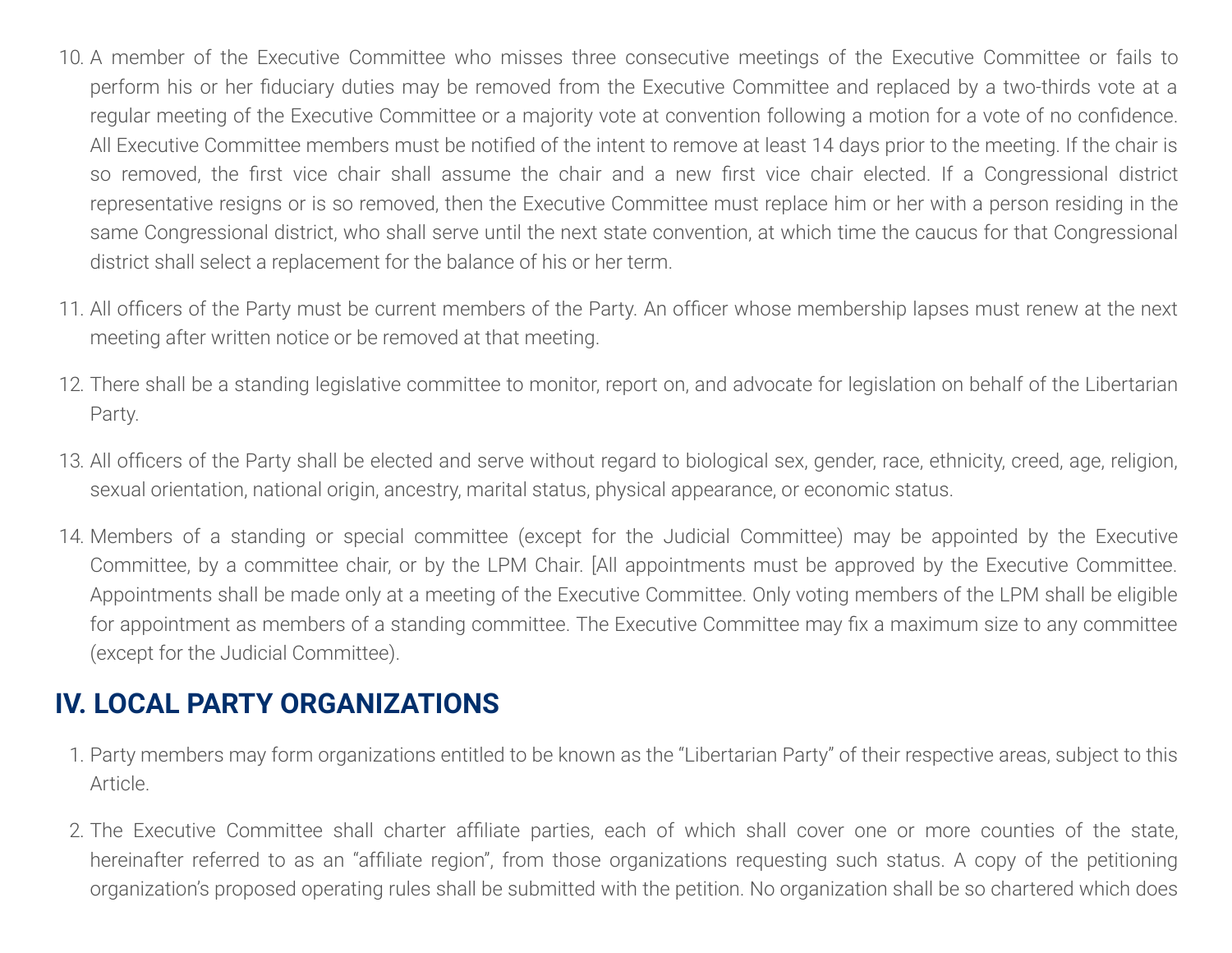not ratify the Statement of Principles of the Party or whose operating rules do not comply with these bylaws. The Executive Committee can arbitrate disputes between affiliates.

- 3. Each affiliate party shall oversee the county and district conventions for those counties and districts within its affiliate region in accordance with state law (MCL 168.592, 168.594, 168.595, 168.599, 168.600, 168.601, and 168.602); except that:
	- A. If an affiliate region covers more than one county or district:
		- i. the affiliate may hold a combined convention for all counties and districts within the affiliate region at the same place(s) and/or via a synchronous electronic meeting;
		- ii. State convention delegates and alternates selected by the affiliate need not be apportioned to the individual counties or districts or their political subdivisions, but may be selected at large from all the counties and districts comprising the affiliate region, or at the affiliate's option, from LPM members residing anywhere in Michigan; and
		- iii. the affiliate may hold a combined convention for the election of a single affiliate executive committee, in lieu of separate executive committees for each county or district.
	- B. An affiliate may elect in its discretion to adopt affiliate bylaws that organize the affiliate and the county(ies) and district(s) comprising its affiliate region in a manner different from the provisions of MCL 168.599 and 168.600. If the affiliate does so, then the officers and committees of the affiliate and the county(ies) and district(s) comprising its affiliate region shall be organized and selected in accordance with the affiliate's bylaws.
	- C. For so long as the Party qualifies to elect precinct delegates at primary elections to county party conventions under state law, the affiliate shall be required to accept precinct delegates so selected as delegates to its county and district conventions, but if the Party ever no longer qualifies to elect precinct delegates at primary elections, then the affiliate may set its own rules for qualifying delegates to its county and district conventions.
	- D. For purposes of this Article IV, Section 3, and Article VI, Section 4, below, any counties and districts in the State not organized as part of an affiliate region will together be deemed designated as one or more affiliate regions and overseen by the Executive Committee.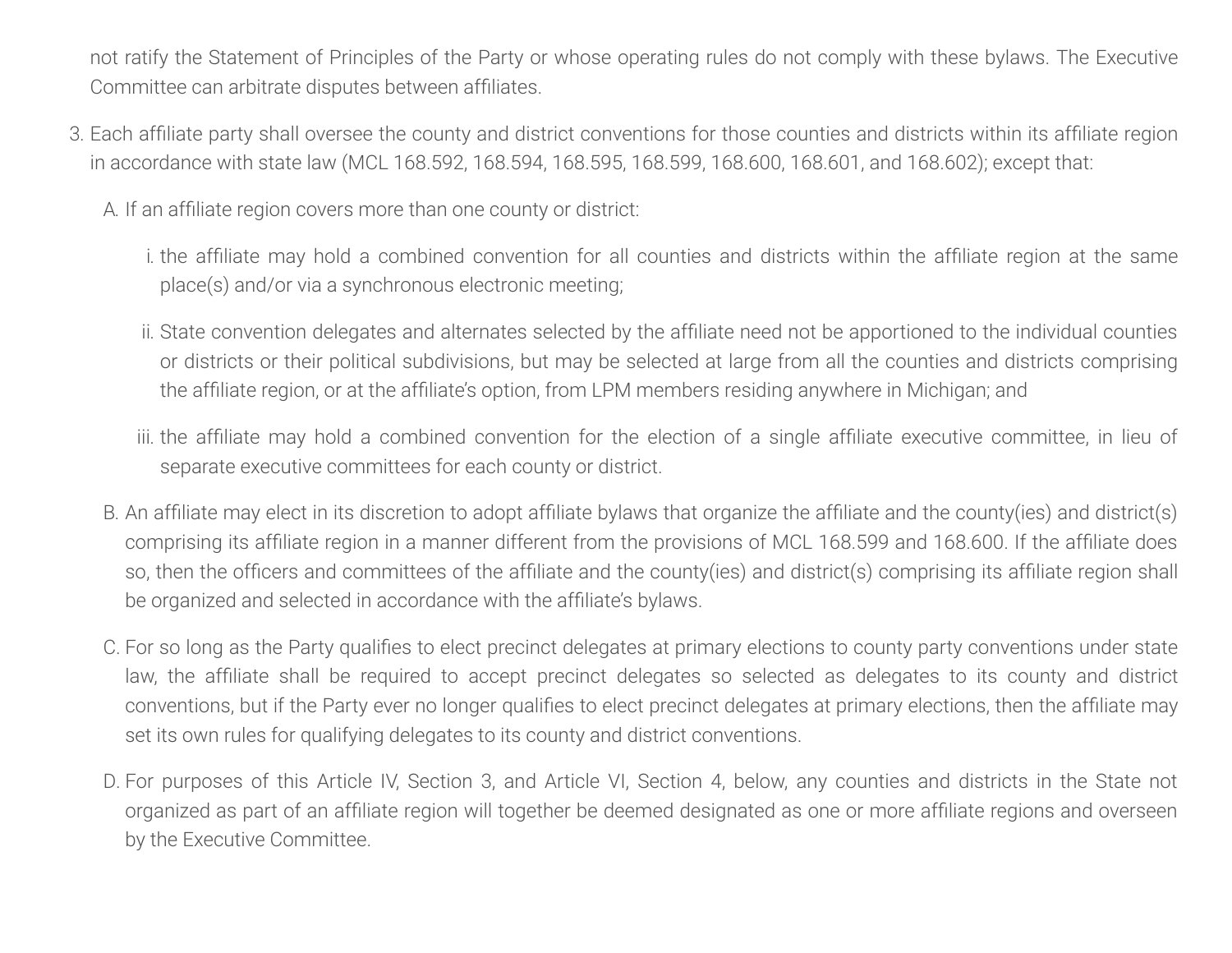- 4. The autonomy of the affiliate Parties shall not be abridged by the Executive Committee, or any other committee of the Party, except as provided herein.
- 5. The Executive Committee shall have the authority to suspend affiliate party status from any organization by a two-thirds vote. Such suspension is subject to written appeal within thirty days of notification. Failure to appeal shall be construed as an act of secession by the affiliate party. The Executive Committee shall not suspend any affiliate party within a period of three months prior to a state Party convention.
- 6. The appeal of the affiliate party is to be directed to the Judicial Committee of the Party. Written arguments shall be sent to the Judicial Committee by representatives of the Executive Committee urging revocation and by representatives of the affiliate party opposing revocation. The Judicial Committee shall rule to either revoke the charter of the affiliate party or to reinstate the charter within thirty days of receiving the arguments and no later than thirty days prior to a State Party convention. Should the Judicial Committee fail to rule timely, the affiliate party shall be automatically reinstated with all rights and privileges pertaining thereto. The affiliate party may appeal the ruling of the Judiciary Committee to the Judicial Committee of the National Libertarian Party following the above procedure.

### **V. JUDICIAL COMMITTEE**

- 1. The judicial power of the Party shall be vested in a Judicial Committee composed of three Party members. All of these committee members shall be elected to a two-year term at a regular convention of the Party by the attending delegates and shall take office immediately upon the close of such convention and shall serve until the final adjournment of the next regular convention. No member of the Executive Committee may be a member of the Judicial Committee.
- 2. The Judicial Committee shall decide cases involving alleged violations of these bylaws or resolutions.

### **VI. CONVENTIONS**

1. During years in which a Libertarian Party primary occurs, the Party shall hold a fall state convention after the date of the primary and not less than 60 days before the general November election in accordance with state law (MCL 168.591). During even-numbered years in which a Libertarian Party primary election is not required by state law, the Party shall hold a candidate nominating convention after the filing deadline for candidates to appear on Michigan's primary ballot and before the date of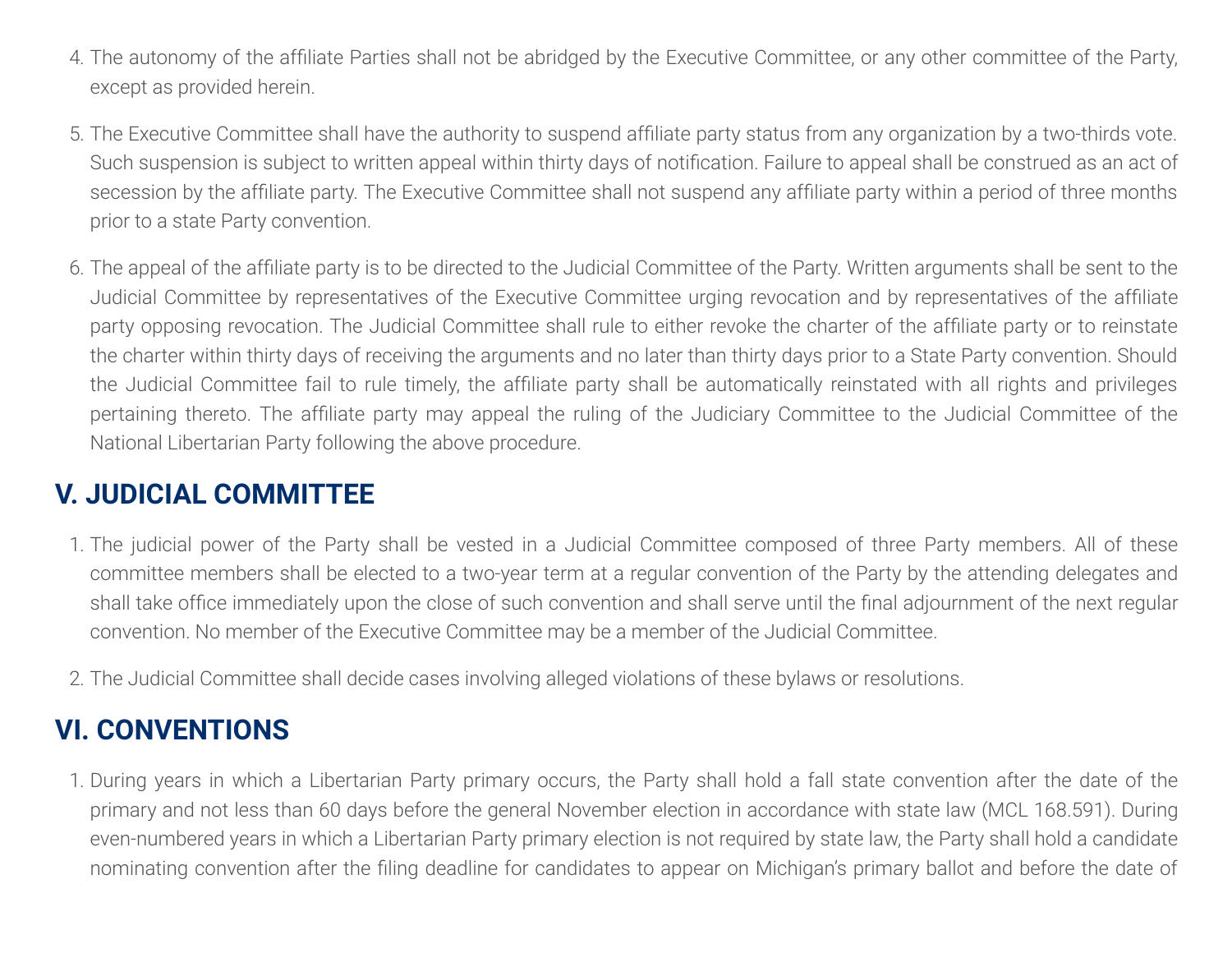the primary. During odd-numbered years, the Party shall hold a regular state convention between April 1 and July 31, performing such business as required herein.

- 2. The Party shall also hold a state convention no later than six weeks prior to the scheduled first day of the Libertarian Party National Convention, hereinafter referred to as a "national delegate selection convention". The national delegate selection convention shall be for the purpose of selecting national convention delegates. The national delegate selection convention may also endorse any candidates for Secretary of State, Attorney General and Supreme Court to be formally nominated at the fall state convention in the same year. Votes for endorsement of candidates shall be made in the same manner as for nomination of candidates set forth in Article VII of these bylaws.
- 3. The Party shall hold a special convention within 45 days upon the call of the Executive Committee or when petitions are submitted by 10% of the current membership, specifying the purpose for the special convention.
- 4. The Executive Committee shall allocate delegates to all state conventions to be selected by each affiliate region in proportion and according to the number of votes cast within the affiliate region for the Party's most recent candidate for secretary of state (MCL 168.593 and 168.598). Delegates to the national delegate selection convention shall be allocated using the same method. An affiliate region may also select a number of alternates no greater than the number of delegates allocated to it.
	- A. The number of delegates to be seated at state conventions shall be calculated as 25% of the state members whose dues have been paid to the Libertarian Party of Michigan as of December 31st of the year prior to the state convention. There shall be a minimum of 175 seats available, though actual numbers may slightly vary due to numbers rounding up at the 0.5 interval.
	- B. The Executive Committee shall issue a call to each state convention to all affiliates no later than 60 days prior to the scheduled date of the state convention, which call shall specify the date and location of the state convention and the number of delegates each affiliate is entitled to select and send to the state convention. Notwithstanding any provision of state law requiring the Executive Committee to set a single date for counties and districts to hold conventions for the selection of delegates, each affiliate may select the date for its respective convention(s), so long as that date is at least 7 days prior to the state convention.
	- C. Each affiliate must submit the names, addresses and email addresses of its selected delegates and alternates to the LPM Credentials Committee no later than 7 days prior to a convention. Failure to submit such a listing by the deadline will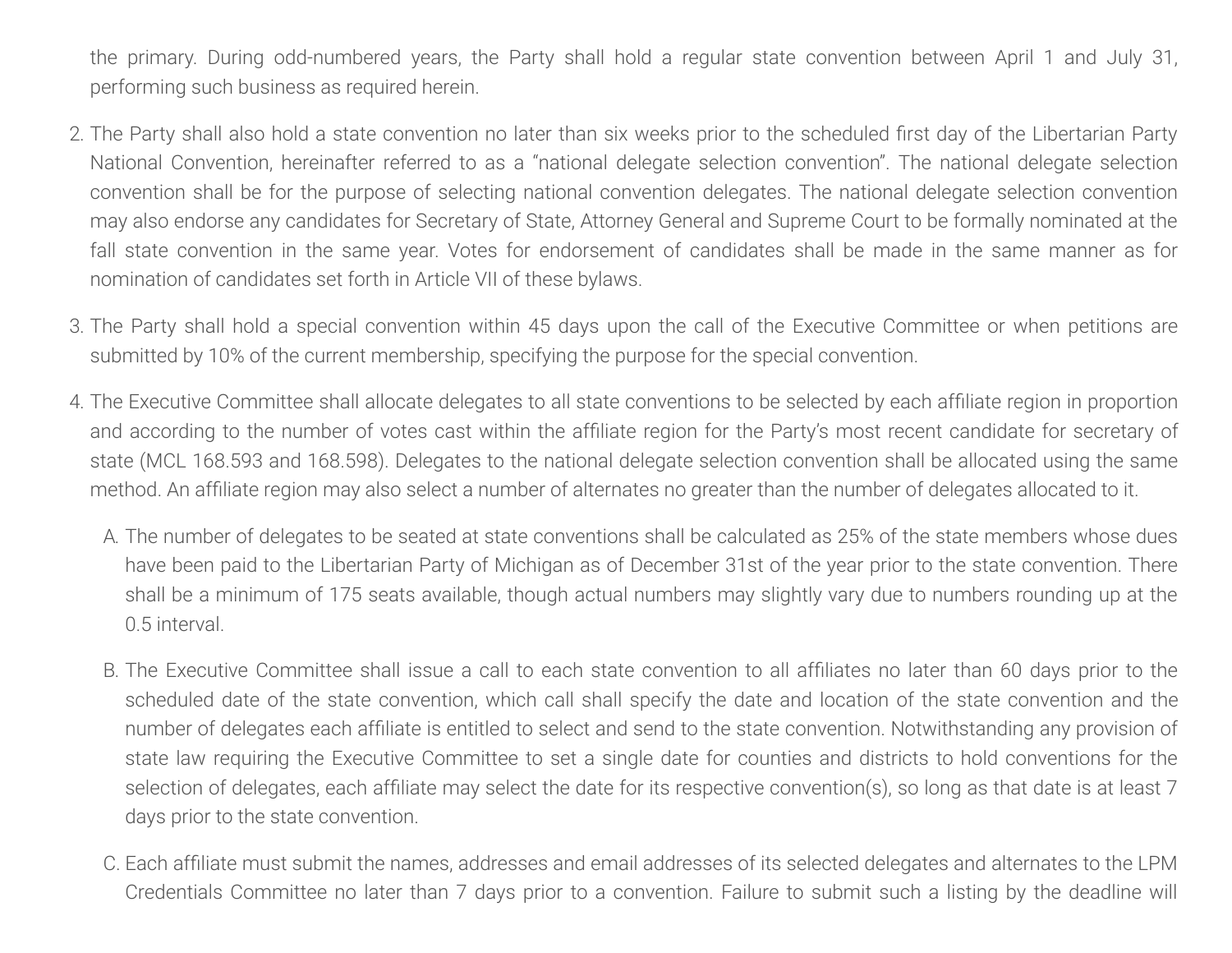cause no delegation to be registered from that affiliate. By seven-eighths vote, the convention may approve additional delegates and alternates whose names and addresses are submitted to the Credentials Committee during the convention.

- D. The Executive Committee shall notify every Libertarian Party of Michigan member, whose dues were current within one year, of the convention date, time and location no less than 30 days prior to the convention. Notification shall be made by at least one of the acceptable modalities for which contact information has been made available by the member. Acceptable modalities shall include email, phone, and United States Postal Service.
- 5. A majority shall rule at the convention except for the platform and resolutions of the Party which shall require a two-thirds vote of those present, or as otherwise required by these bylaws.
- 6. The Executive Committee shall have supervision and management of all conventions.
- 7. The officers of each convention shall be the officers of the Party.
- 8. A person must be a current member of the Libertarian Party of Michigan in order to serve as a delegate to a state convention. A person who has never been a member of the Libertarian Party of Michigan must become a member at least 30 days prior to a State convention, unless that person was a member of the National Libertarian Party at least 30 days prior to a State Convention, and becomes a dues paying member of the state party, before being allowed to vote at that convention.
- 9. Members in good standing who were duly elected as delegates shall not be denied delegate status at the business sessions of a convention. Additional charges may be charged to cover other materials available at the convention.

#### **VII. NOMINATION OF CANDIDATES**

- 1. Nomination of candidates for public office shall be made in accordance with state law, via primary, district caucus or state convention as necessary. No candidate may be nominated for an office for which he/she is legally ineligible to serve.
- 2. Delegates to the National Convention shall be elected at a national delegate selection convention by nominations from the floor. Delegates may be appointed by the Executive Committee if the allotted quota is not met. Rules governing delegate procedures shall be determined by action of the Convention or, in the absence of directives from the Convention, by the Executive Committee. Those provisions of state law governing the selection of national convention delegates shall not apply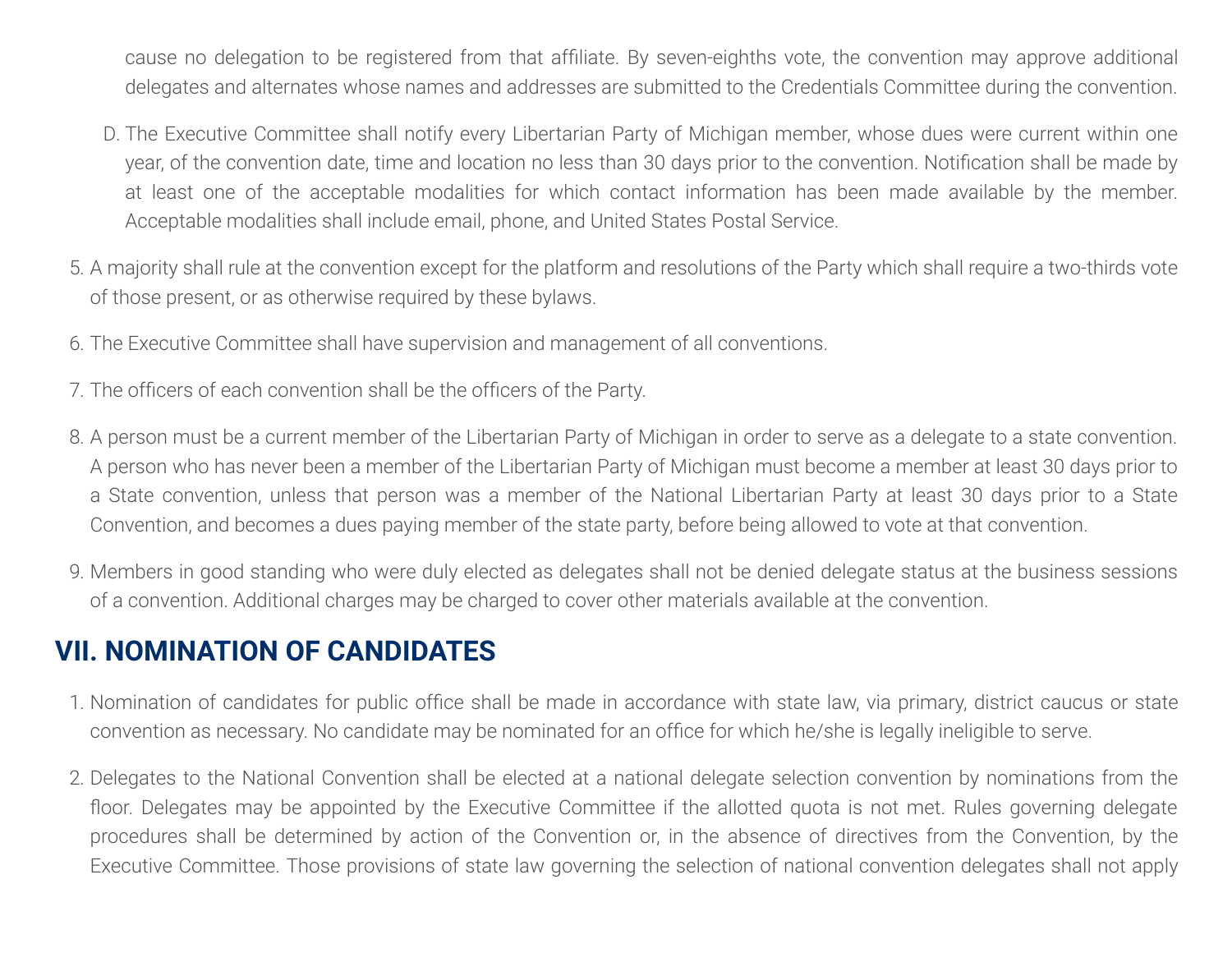to the Party's selection of national convention delegates, and no national convention delegate shall be bound by law to vote for a particular candidate.

- 3. The Party's nominee for each office shall be chosen by a majority vote of the delegates in attendance at the time of voting. If no candidate has a majority, the candidate with the least number of votes shall be struck from the next vote until one candidate receives a majority.
- 4. All votes for candidates for public or Party office shall always include "None of the Above."
- 5. Votes cast for "None of the Above" in voting on the Party's nominees for public office or the Party officers shall be considered valid. Should a majority of the votes be cast for "None of the Above" in voting for a public office, no candidate shall be nominated for that office. Should "None of the Above" be selected for any Party office, that position shall be declared vacant and none of the losing candidates for that position may be selected to fill the vacancy for the term of office.

### **VIII. MEMBERSHIP**

Membership shall be granted to any person who affirms the Statement of Principles and whose LPM dues are current.

## **IX. ELECTRONIC MEETINGS AND PROCEDURES**

Asynchronous voting procedure, such as via email ballot, are strictly prohibited for official business of any recognized body of the Party, including the executive committee, unless there is an agreement to do asynchronous voting in a unanimous motion at a synchronous meeting. This does not prohibit other synchronous forms of communication and voting, such as conference call or videoconferencing, to be used for official business.

# **X. FISCAL YEAR**

The fiscal year of the Party shall end December 31.

# **XI. LEGAL AND PARLIAMENTARY AUTHORITY**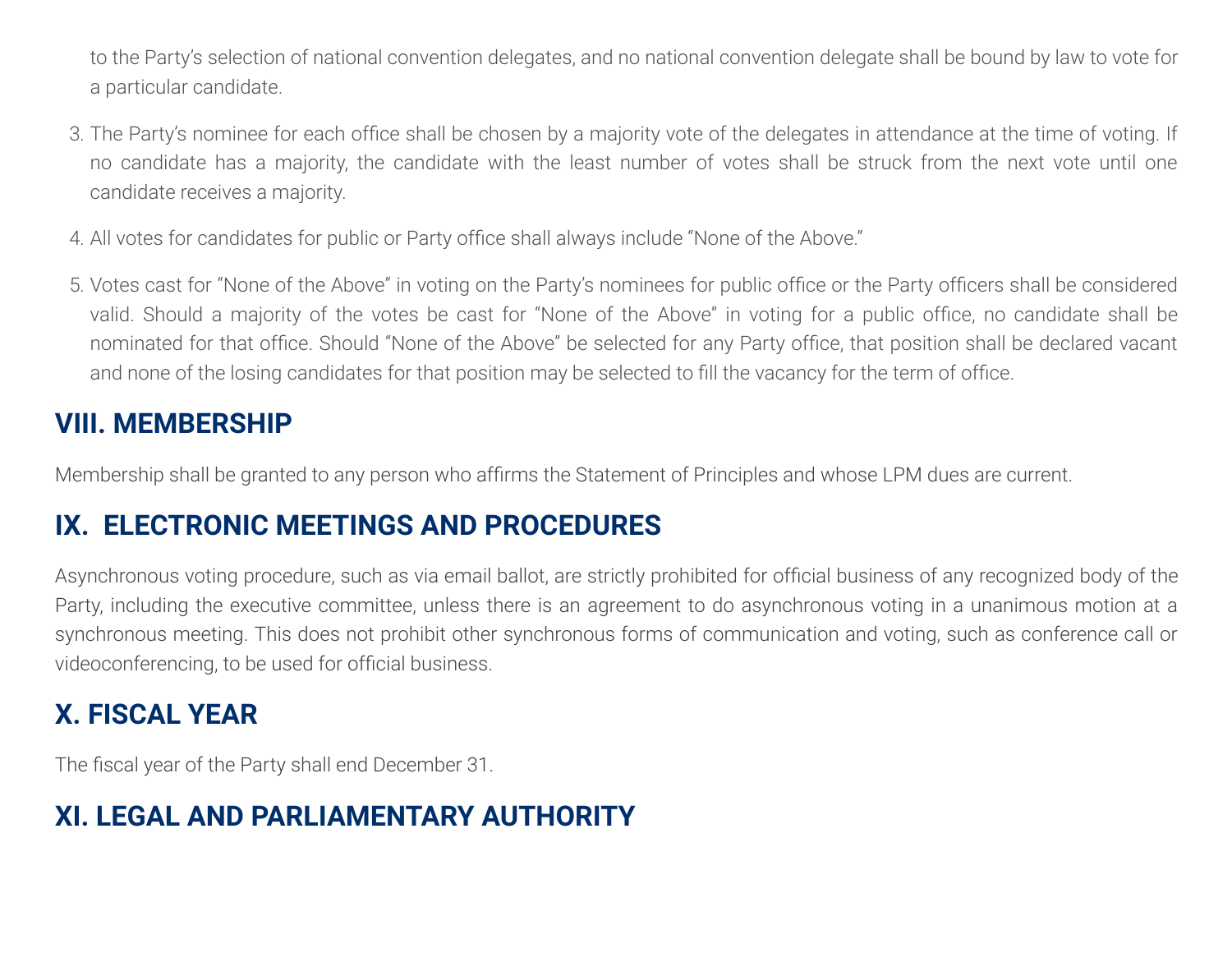- 1. The Libertarian Party of Michigan, in the exercise of its constitutional rights of free association and speech, as affirmed by the US Supreme Court ruling in Eu, et al., vs. San Francisco Democratic Committee, State Central Committee of the Libertarian Party of California, et al., reserves the right to accept or decline the application of Michigan statutory provisions, which appear to govern its affairs. The incorporation of statutory provisions in these bylaws is voluntary and is subject to the foregoing reservation. Any violations of statutory provisions by these bylaws are deliberate and will take precedence over such statutory provisions.
- 2. Robert's Rules of Order Newly Revised shall be the parliamentary authority for all matters of procedure not specifically covered by the bylaws or convention rules of the Party.

## **XII. AMENDMENTS**

These bylaws may be amended by a two-thirds vote of the delegates present at a convention occurring in an odd-numbered year only.

#### **XIII. USE OF PARTY RESOURCES**

The Party does not support, condone, or give candidates of other political parties access to mailing lists, contact information, or administrative access to online social media accounts of the Libertarian Party of Michigan for use with their campaign.

#### **XIV. EFFECT**

These bylaws shall take effect immediately upon adoption.

Previous bylaws may be viewed in the [Historical Archives.](http://old.michiganlp.org/organization/lpm-bylaws/)

#### Our Mission

The Libertarian Party is committed to America's heritage of freedom: individual liberty and personal responsibility, a free-market economy of abundance and prosperity, a foreign policy of non-intervention, peace and free trade.

#### Contact Us

PO Box 27065, Lansing, MI 48909 888-373-3669 | [info@michiganlp.org](mailto:info@michiganlp.org)